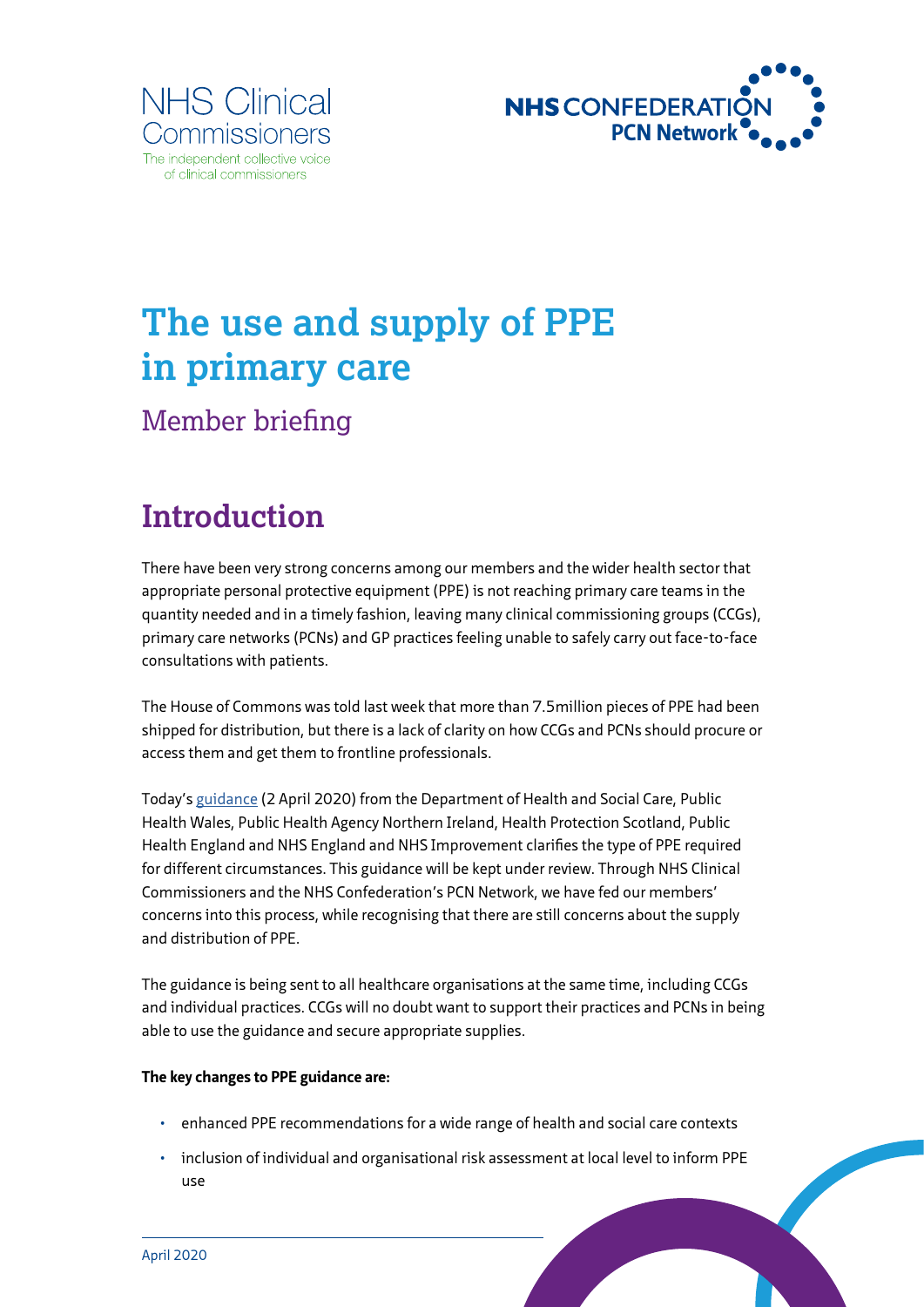- recommendation of single sessional (extended) use of some PPE items
- re-usable PPE can be used advice on suitable decontamination arrangements should be obtained from the manufacturer, supplier or local infection control
- guidance for when case status is unknown, and SARS-CoV-2 is circulating at high levels
- recommendation on patient use of face masks.

### **Summary for primary care**

- Plastic aprons, fluid-resistant surgical masks (FRSMs), eye protection and gloves should be used for any direct care of possible and confirmed cases. Such PPE may be indicated for work in such settings regardless of case status, subject to local risk assessment.
- For health and social care workers working in reception and communal areas but not involved in direct patient care, every effort should be made to maintain social distancing of two metres. Where this is not practical, use of FRSM is recommended.
- For provision of direct care to any member of a household where one or more is a possible or confirmed case, plastic aprons, FRSMs, eye protection and gloves are recommended.
- For delivery of care to any individual meeting criteria for shielding (vulnerable groups) or where anyone in the household meets criteria for shielding, as a minimum, single use disposable plastic aprons, surgical mask and gloves must be worn for the protection of the patient. If the individual is encountered in any context described, or if they meet the case definition, then additional PPE should be applied as above.
- The principles described in this guidance apply to all health and social care settings.

PPE guidance is provided for [primary and community care](https://assets.publishing.service.gov.uk/government/uploads/system/uploads/attachment_data/file/877599/T2_Recommended_PPE_for_primary_outpatient_and_community_care_by_setting_poster.pdf) and [any setting](https://assets.publishing.service.gov.uk/government/uploads/system/uploads/attachment_data/file/877603/T4_Additional_considerations_of_COVID-19_poster.pdf).

We would recommend that you also ensure staff know how to use PPE, to gain maximum protection, including advice on how to take it on and off. Public Health England has produced some [useful videos](https://www.youtube.com/user/PublicHealthEngland). Compliance with standard infection control precautions and transmissions-based precautions is also essential.